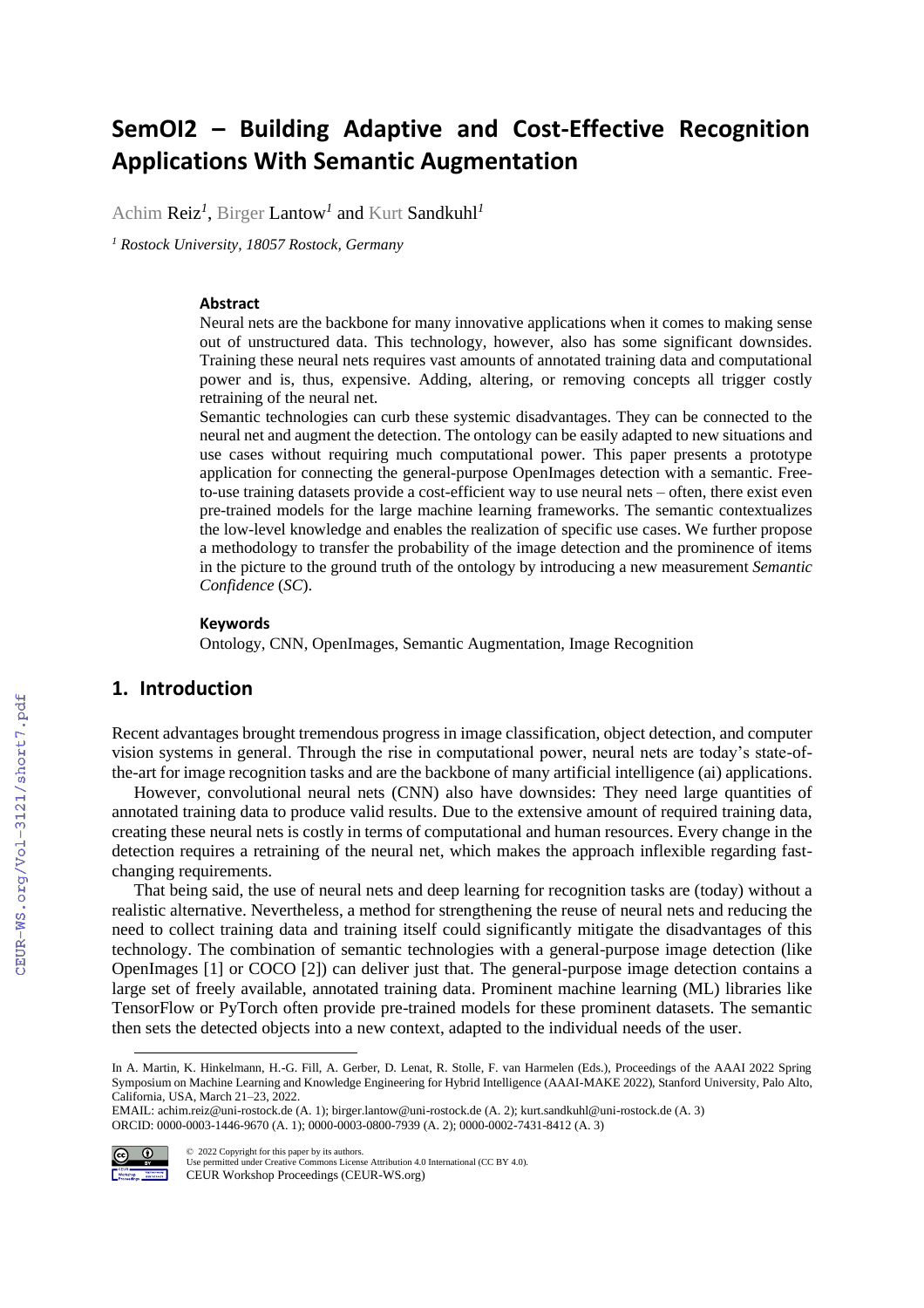In this paper, we present a semantic augmentation for the popular open images training set. We implemented a prototype that builds on TensorFlow and connects an ontology that generalizes the results of the image detection. Further, we introduce a measurement *Semantic Confidence (SC)* that transfers the fuzziness of the image detection and the prominence of items in a picture to the ground truth of the semantic. In a previous paper [3], a first iteration of the prototype already proved the general feasibility of the endeavor but had issues regarding a high number of false positives and a lack of performance. This new second iteration tackled a lot of the described problems by reworking the application completely, improving the augmentation results, the response times, and the *SC* calculation.

The rest of the paper is structured as follows: The following section gathers the current state-of-theart in combining ontology and image recognition. Section three then presents the prototype by describing the architecture of the application and the calculation of the *SC* value, instructing how to use the software, and performs a preliminary evaluation before the research is concluded.

### **2. Related Work**

The idea to connect deep learning recognition tasks with a semantic is not entirely new. Two recently published literature reviews by Ding et al. [4] and Bhandari and Kulikajevas [5] collected advances in the connection of image recognition and semantic. Ding et al.'s paper is structured in single and multiple object recognition tasks. For the former, they collected methods for improving detection accuracy. For the latter, they present papers that (A) use ontologies for the connection of detected low-level features to high-level semantics, using *partOf* relationships or Wordnet, (B) detect behavior in video analysis, and (C) classify environmental areas and maps. Bhandari and Kulikajevas collected works for (A) semantic-based image annotation and labeling label creation, to link the annotated images with each other and additional factual knowledge, (B) for segmentation tasks, to improve the understanding of detected features, and (C) to map detected objects to each other and to high-level concepts using *isa* and *part of* relationships. Further, the review presents selected applications for domain-specific tasks, e.g., applications in robotics, geoinformation systems, and retrieval tasks in sports events.

Besides these two literature reviews, we additional consider relevant the works by Reiz et al. [6] that presents a prototype for the fashion domain to infer sub-items based on the contextualized detected elements and image classifications. They argue for reduced implementation costs and the possibility of detecting objects beyond the accuracy of image detection, e.g., because fashion items often look similar but are worn in different contexts. In [7], Zambrano et al. developed a rule-based video analysis that extracted situations out of CCTV. The videos are analyzed frame by frame and annotated with the type of objects detected, their position and dimension, and their variation regarding the previous frames. The semantic now allows the quick and cost-efficient adaption of new detectable scenarios.

As the literature review shows, the idea of connecting a semantic to enrich the results of the image detection is not entirely new – various authors have already connected the different kinds of ai technologies. However, our approach is unique in the way that (1) we can eliminate the need for training the system entirely by building upon and adapting popular, freely available systems and (2) using a novel metric to connect the level of detection uncertainty and relative importance of an object in the picture to the semantic.

### **3. Prototype**

The following section gives an overview of the developed prototype. At first, the software's architecture is presented, followed by an explanation of how to use the software. At last, we perform a preliminary evaluation of the new approach and derive the next steps.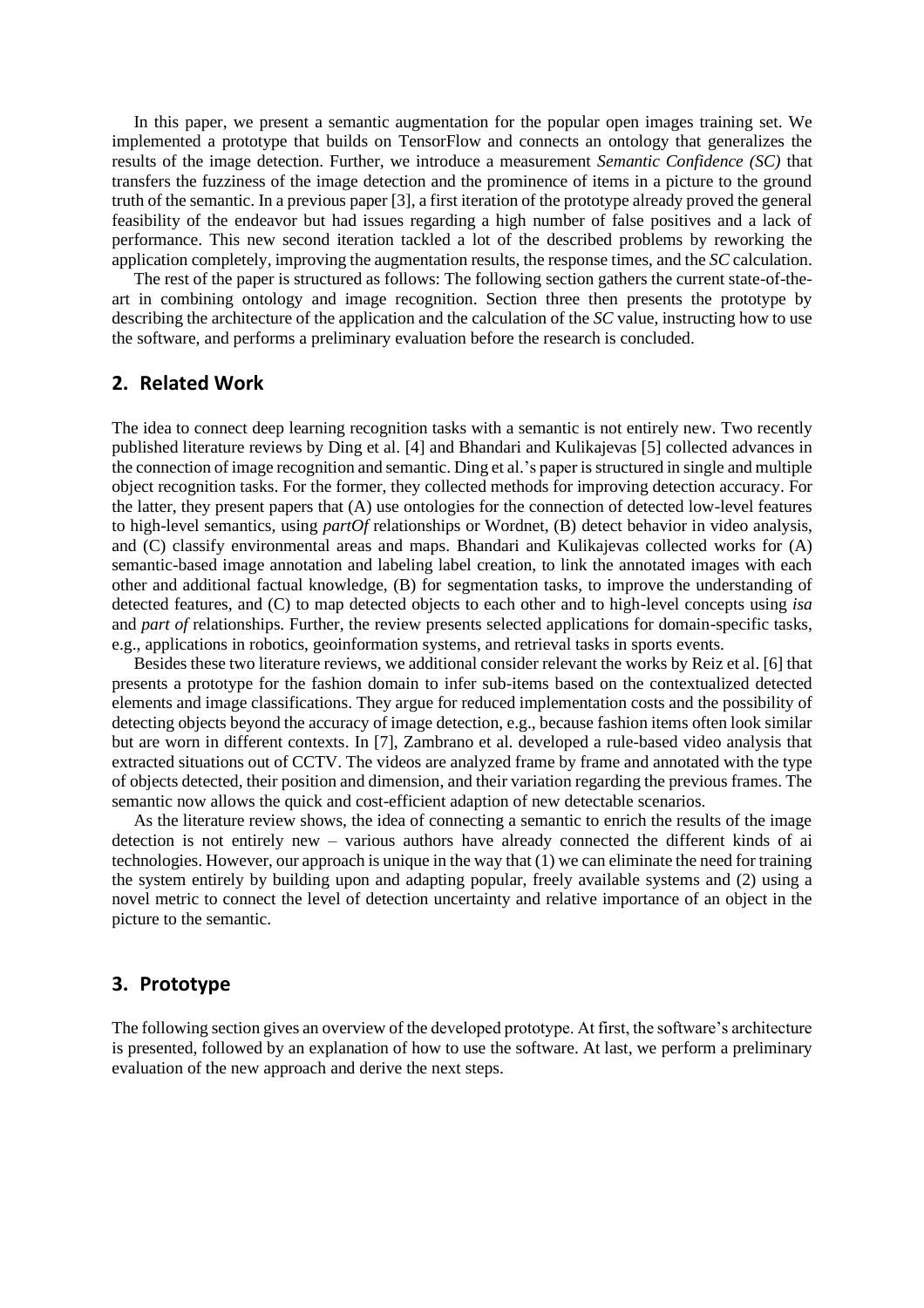### **3.1. Prototype Architecture**

SemOI is available under an open source license. The source code is available online in Github<sup>2</sup>. The application is written in python and utilizes the web framework "Django"<sup>3</sup>, running inside a docker<sup>4</sup> container. Taking the categorization framework for hybrid systems by [8], it is in its architecture similar to a system that learns an intermediate abstraction for reasoning, taking in model-free image data and transferring it into the categorical open images representation before another transformation is carried out by the semantic.

The detection is based on TensorFlow with pre-trained models from the model sharing website "TensorFlow Hub"<sup>5</sup>. The models are trained using the OpenImages training data set [1]. For the detection, the user has two different neural nets at their disposal: ResNet and MobilNet<sup>6</sup>. The former aims to generate a high accuracy; the latter shows possible integration scenarios for devices with limited computational power [9]. However, it is possible to easily swap the underlying recognition engine due to standardized, freely available models and training data.



With Annotations & Semantic Confidence

#### **Figure 1:** Software Architecture of Prototype

Figure 1 gives an overview on the architecture of the prototype. At first, the out-of-the-box tensorflow model detects the given objects. After a detection is completed, the application calls the semantic augmentation unit with a list of the detected items. Each object detector has an ontological twin in the semantic and can be identified using the detector label or OpenImages classifier ID. The detectors are connected with new, contextualized items (cf. Figure 2). In the semantic augmentation unit, the request is translated into a SPARQL-query that fetches results from the ontology, which returns the context items for further analysis.

After the detected contextualized items are fetched, the semantic confidence  $SC$  is calculated. While the  $SC$  value of the first SemOI version [3] used only the probability of a detected item and the number of occurrences in the semantic as the foundation for calculating  $SC$ , the calculation proposed by this paper also considers the prominence of an item. The prominence  $\overrightarrow{ot_{po}}$  is calculated as a percentage value of the area covered by the object's bounding boxes. The detector's prominence and probability value (the detection score of the neural net)  $\overrightarrow{ol_{pb}}$  are summed up, then multiplied with the inferred element. As the last step, the values of the context elements are aggregated.

<sup>2</sup> https://github.com/Uni-Rostock-Win/SemOI and https://doi.org/10.5281/zenodo.5005618

<sup>3</sup> www.djangoproject.com and www.django-rest-framework.org

<sup>4</sup> https://www.docker.com/

<sup>5</sup> www.tensorflow.org, tfhub.dev

<sup>6</sup> tfhub.dev/google/faster\_rcnn/openimages\_v4/inception\_resnet\_v2/1, tfhub.dev/google/openimages\_v4/ssd/mobilenet\_v2/1'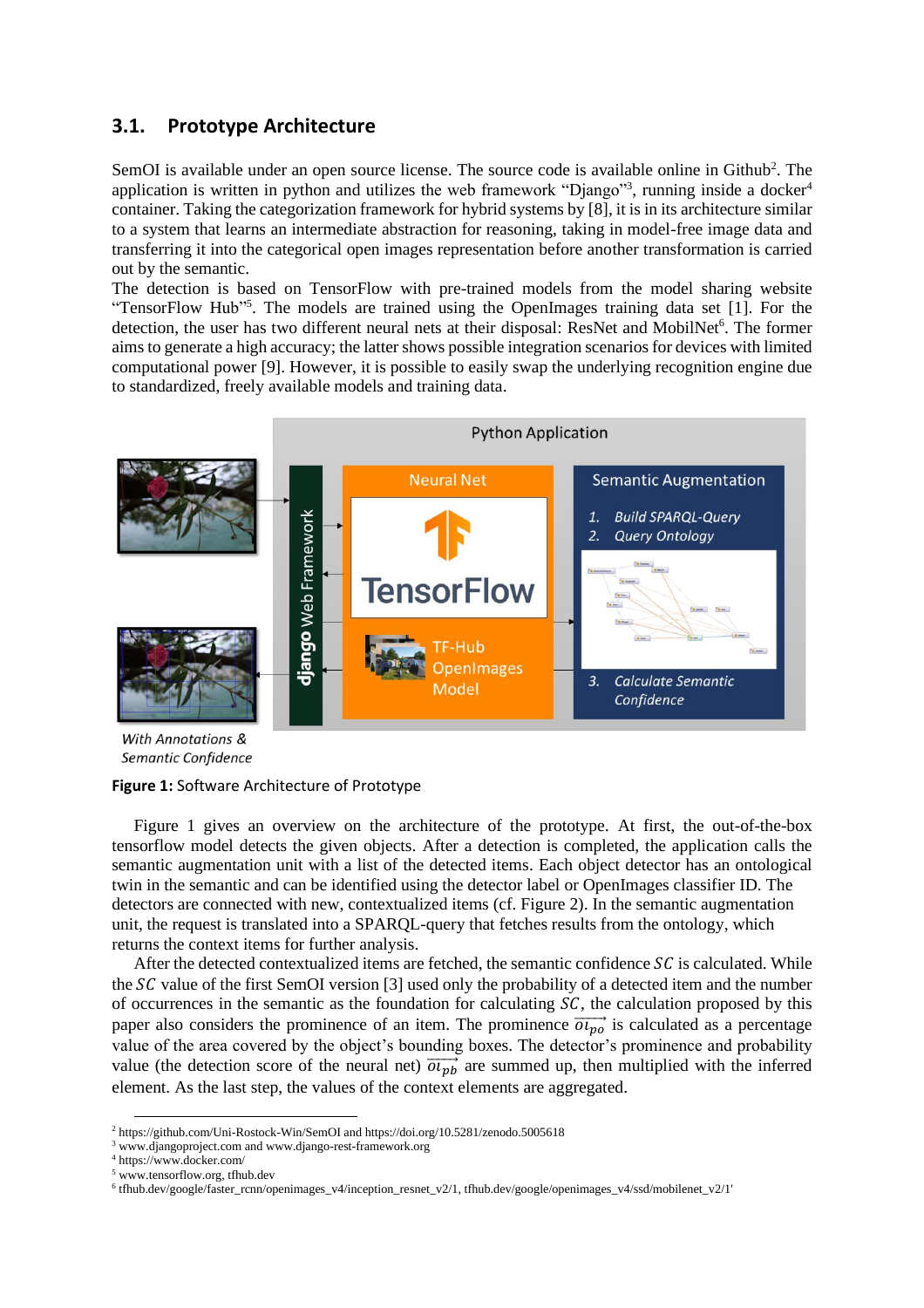

<span id="page-3-0"></span>**Figure 2:** The Augmentation of OpenImages Using an Ontology

$$
SC = (\overrightarrow{ou_{po}} + \overrightarrow{ou_{pb}}) * S = \overrightarrow{ol} * S = \begin{pmatrix} o_{i_1} \\ \vdots \\ o_{i_l} \end{pmatrix} \begin{pmatrix} s_{11} & \cdots & s_{1k} \\ \vdots & \ddots & \vdots \\ s_{i_1} & \cdots & s_{ik} \end{pmatrix}
$$
(1)

Table 1 shows an example that fits the objects shown in [Figure 2:](#page-3-0) A *Rose*, a *Plant*, and multiple instances of *Trees* are detected with the probabilities  $\overrightarrow{o_{lp}}$  and prominences  $\overrightarrow{o_{lp}}$ . At first,  $\overrightarrow{o_{lp}}$  and  $\overrightarrow{ou_{pb}}$  for each of the detected items are aggregated to  $\overrightarrow{ol}$ , then multiplied with the connected context classes (Step 1). The results are a list of weighted context items. As a next step, the values of the context items are aggregated (Step 2) and normalized to a percentage value that always considers the highest  $SC$  value as  $100\%$  (Step 3).

| Table 1                                                     |                                        |                                       |                                  |  |  |  |  |  |  |
|-------------------------------------------------------------|----------------------------------------|---------------------------------------|----------------------------------|--|--|--|--|--|--|
| Example for the Calculation of Semantic Confidence (Step 1) |                                        |                                       |                                  |  |  |  |  |  |  |
| Detected Item                                               | Probability $\overrightarrow{OL_{nh}}$ | Prominence $\overrightarrow{ou_{no}}$ | Result $\overrightarrow{oi} * S$ |  |  |  |  |  |  |
| Rose                                                        | 0,936                                  | 0,0441                                | $0,980$ (park + garden)          |  |  |  |  |  |  |
| Plant                                                       | 0,126                                  | 0,588                                 | 0,714 nature                     |  |  |  |  |  |  |
| Tree                                                        | 0,899                                  | 0,933                                 | $1,832$ (nature + park)          |  |  |  |  |  |  |
| Tree                                                        | 0,733                                  | 0,615                                 | $1,348$ (nature + park)          |  |  |  |  |  |  |
| Tree                                                        | 0,340                                  | 0,568                                 | $0,908$ (nature + park)          |  |  |  |  |  |  |
| Tree                                                        | 0,148                                  | 0,46                                  | $0,608$ (nature + park)          |  |  |  |  |  |  |
| Tree                                                        | 0,148                                  | 0,553                                 | $0,701$ (nature + park)c         |  |  |  |  |  |  |

$$
SC = 6,108
$$
 nature + 6,374 park + 0,9801 garden (Step 2)

$$
SC_{normalized} = 100\% \text{ park} + 95.8\% \text{ park} + 15.8\% \text{ garden}
$$
 (Step 3)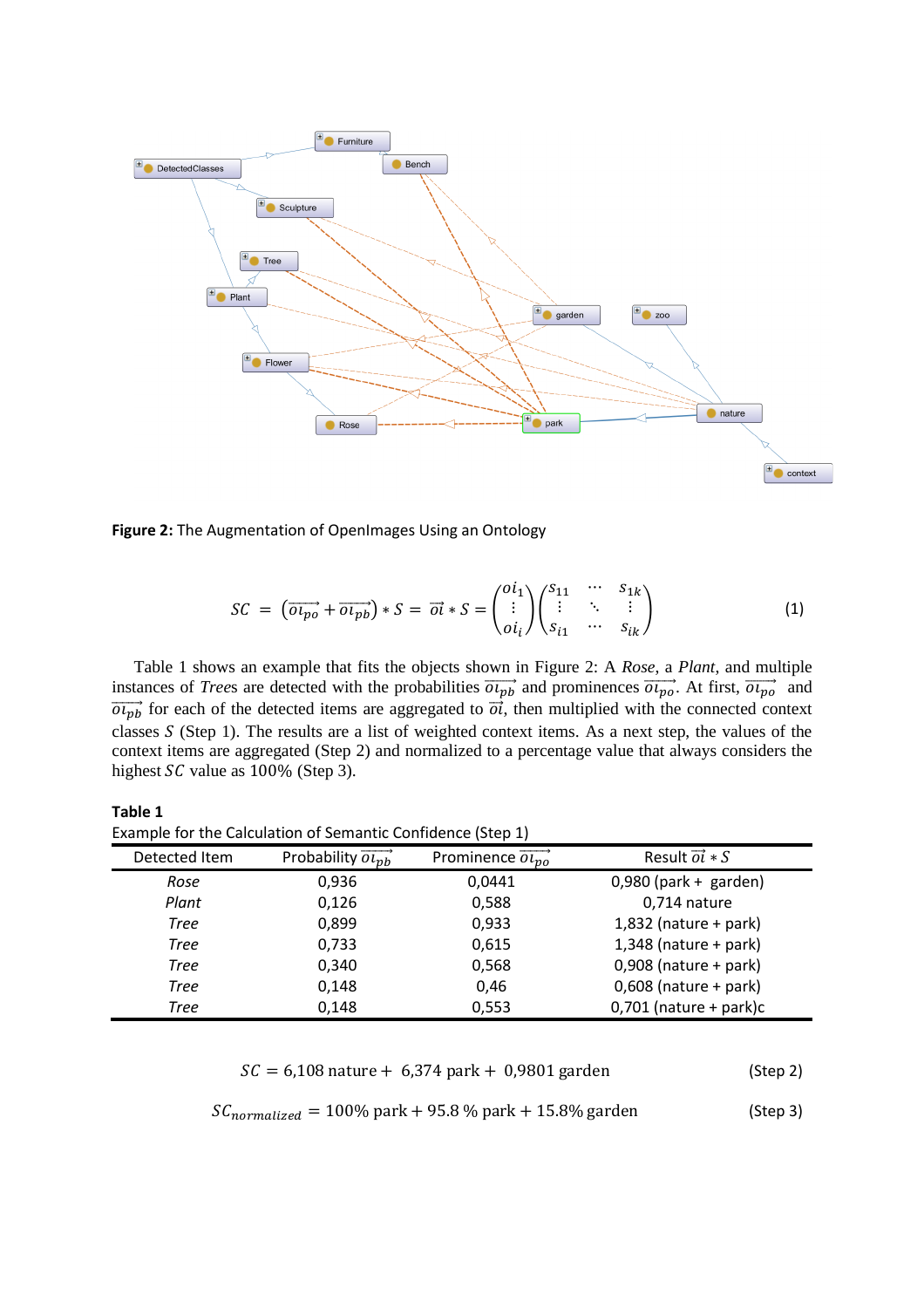# **3.3. Using the Prototype**

The prototype is available online at semoi2.informatik.uni-rostock.de. At first, one needs to upload a picture. As soon as the upload is completed and the image is presented in the preview window, the application asks the user to choose the underlying model – "Faster" triggers the *MobileNet*, "Accurate" utilizes the *ResNet*. Even though on powerful machines (like the server that the application runs on), the calculation times are not expected to differ widely, this distinction allows the simulation of different application scenarios.

A click on "Analyze" triggers the recognition and augmentation tasks. After the analysis is completed, two boxes appear. The left box "Detected Objects" consists of the results from the image recognition; the box on the right "Semantic Augmentation" contains the augmentation results given by the semantic.



**Figure 3:** Analyzed Picture with Results. On the Left are the Results From the Image Recognition, on the Right are the Results From the Semantic Augmentation.

### <span id="page-4-0"></span>**3.4. Evaluation**

While the software is not yet adapted to a productive environment, the evaluation shall outline the current performance and identify possible weak points. For our analysis, we manually decided for every picture if it fits to the inferred classes and whether some of them are missing. That being said, the evaluation does not consider the results or efficacy of the image recognition that is the input for the semantic. A possible error in the recognition, thus, propagates to the semantic.

The ontology is currently not targeted at a specific business use case but generalizes the results and infers contexts. Without these use cases, a precise evaluation scenario is missing. Taking the example o[f Figure 3,](#page-4-0) the semantic inferred the situation *garden, nature,* and *park*. One could argue that additional elements in the ontology fit the picture as well, in this case, e.g., *holiday*. Thus, applying binary *relevant*  / *not relevant* categories is, at times, fuzzy. In these arguable cases, we evaluated in favor of the application.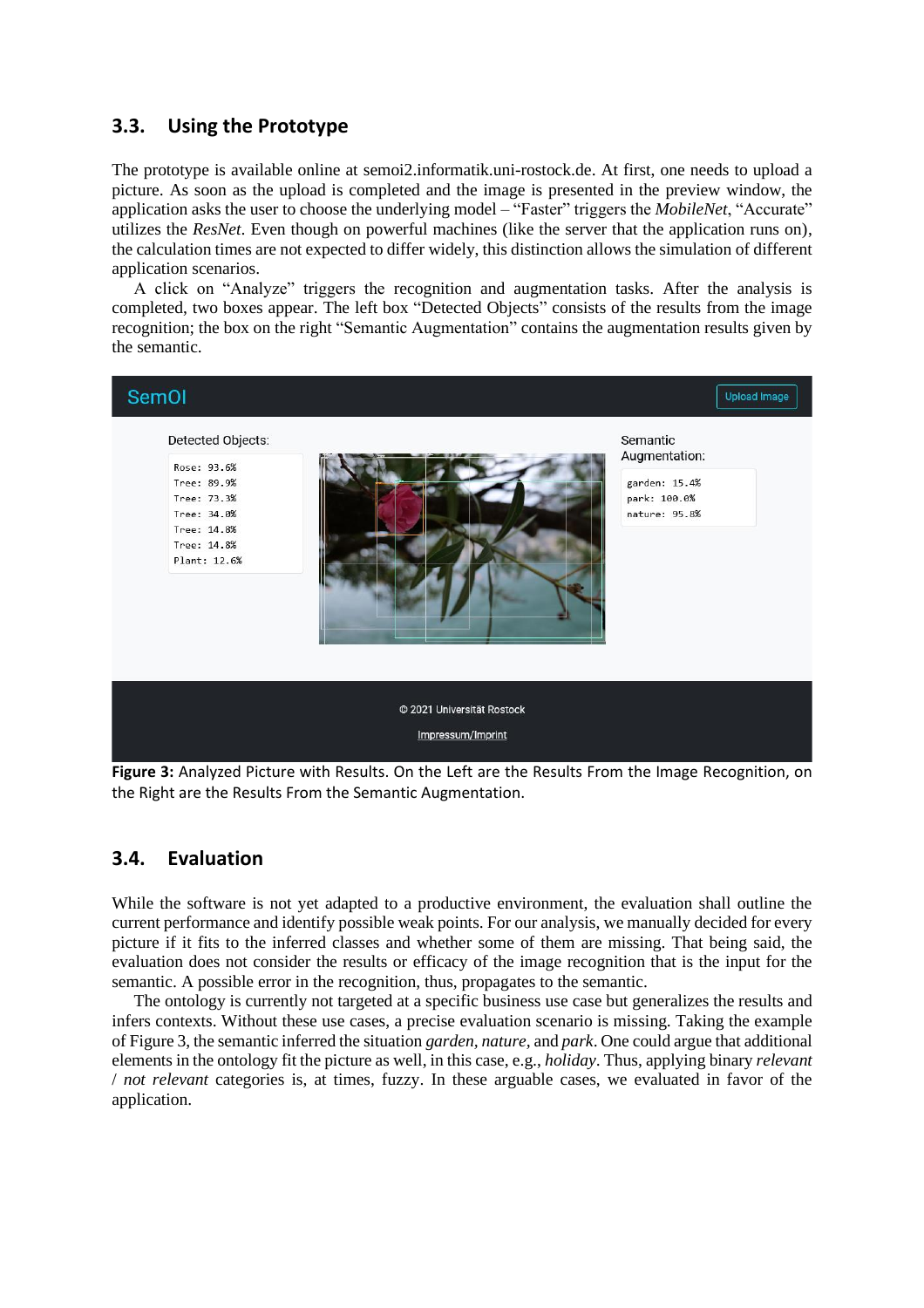The values for our analysis are presented in the table below. In total, we analyzed ten pictures. The application reached a precision value of 73% on average of all figures (67% average of the detected items) and a recall of 88% (89%). The results of the evaluation are available online<sup>7</sup>.

| Figure       | Not Relevant | Relevant | Missing | Precision | Recall    |
|--------------|--------------|----------|---------|-----------|-----------|
|              |              | 3        |         | 100%      | 100%      |
| 2            |              | 6        |         | 86%       | 100%      |
| 3            |              |          |         | 33%       | 67%       |
| 4            | 4            | 5        | 1       | 56%       | 83%       |
| 5            | 4            | 1        |         | 33%       | 100%      |
| 6            |              |          | 1       | 100%      | 50%       |
| 7            |              |          |         | 100%      | 100%      |
| 8            |              | 5        |         | 83%       | 100%      |
| 9            |              | 3        | 1       | 75%       | 75%       |
| 10           | 2            | 3        |         | 60%       | 100%      |
| <b>Total</b> | 15           | 31       | 4       | 73% (67%) | 88% (89%) |

**Table 2** Evaluation Results

On the one hand, the values indicate that we need to work further on the mapping accuracy and more carefully design the ontology to prevent irrelevant items from being inferred. On the other hand, however, the significance of the evaluation is limited without a real-world application scenario. Such a use case with a specifically developed ontology would further validate the capability of the system.

### **4. Conclusion**

Training neural nets for image recognition tasks is a tedious and costly task. While there are free-to-use models for general-purpose detection jobs available, these models will most likely not fit directly to a specific use case. The connection with a semantic, however, can provide this adaption.

In the paper, we presented a new version of SemOI, a prototype for the connection of OpenImages with a semantic augmentation. The driving idea behind this publication is the simplification of setting up AI applications using semantic adaptions to pre-trained neural nets. These quick adaptions are enabled through adjustments of the ontology. Possible changes are manifold: One could add or alter context items, change, delete and add relations between the contexts and the detected items, or switch the underlying recognition model to reuse another public accessible or private neural net. The semantic can be easily adapted to a specific use case, enabling the rapid development of new recognition applications. We believe that this connection of pre-trained models with ontologies has the potential to mitigate a lot of the downsides that come with the deployment of image recognition technologies.

The current ontology is crafted manually. We first built a script for translating the open images taxonomy into rdf, then connected the given detectors to context items. Future applications might also, depending on the given use case, consider the application automated ontology creation techniques based on machine learning or text retrieval algorithms.

However, the new methodology also has limitations. The target application needs to be concerned with at least part of the detectors/classifiers in the pre-defined model. The new approach does not work if no pre-trained data is available, e.g., in highly specific detections like material properties in a factory.

The presented prototype proves the general feasibility of the idea. Further research is concerned with implementing more sophisticated detection scenarios. We also plan to further work on the semantic confidence (*SC*) value, to incorporate a weighting of the relations, e.g., based on their specificity, utilizing the research of ontology matching algorithms. At last, implementing the software into a realworld application would arguably deliver the most learnings regarding the future challenges we need to tackle. Here, we invite the community to fork and adapt the prototype and share their experiences.

<sup>7</sup> https://doi.org/10.5281/zenodo.5837124